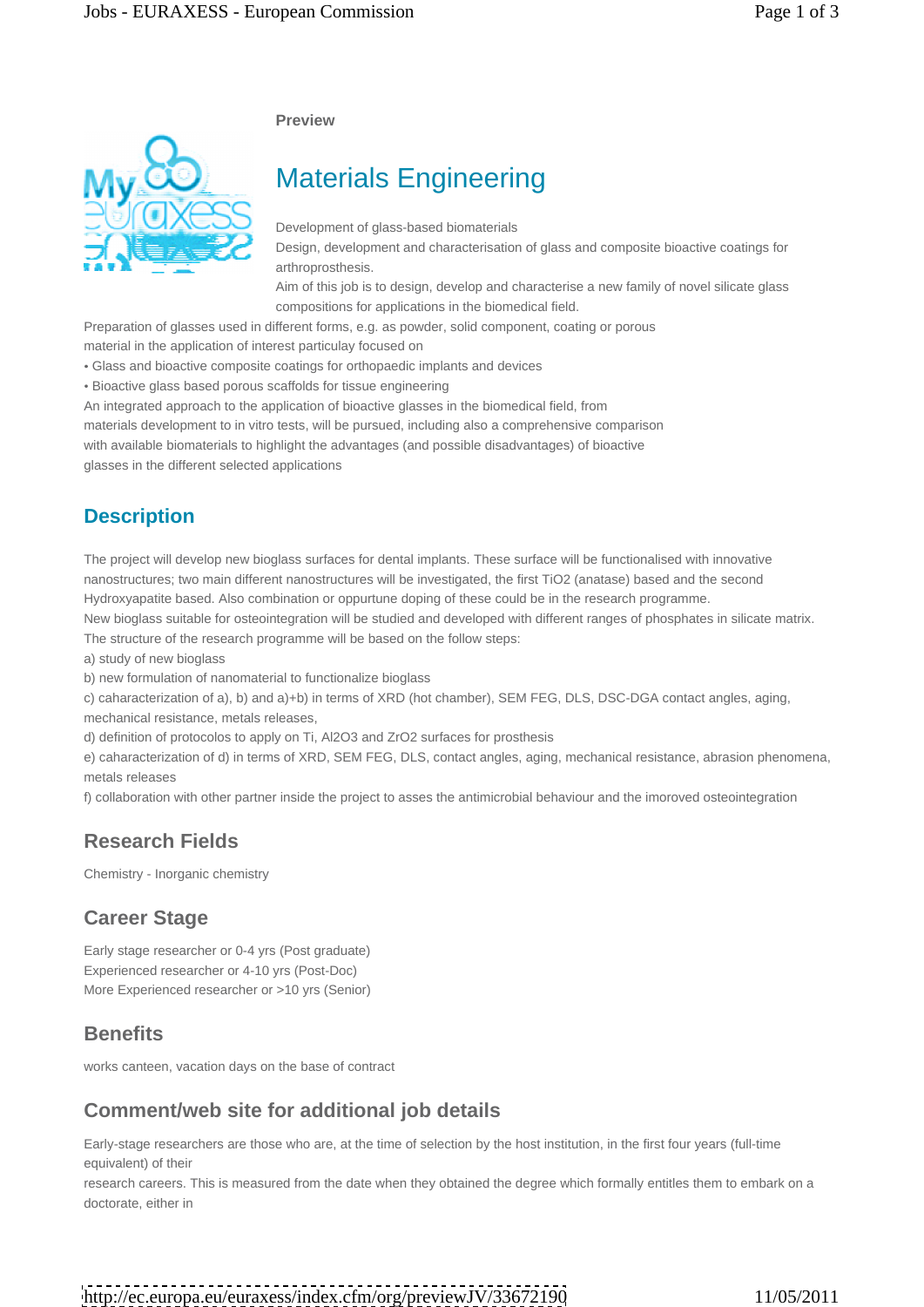the country in which the degree was obtained or in the country in which the research training is provided, irrespective of whether or not a doctorate was envisaged. "HOW TO APPLY" procedures on Project Website:<http://www.glacerco.eu/> e-mail: glacerco.itn@polito.it

# **Requirements**

#### **Required Education Level**

| <b>Degree</b>       | Primary Degree or equivalent |  |
|---------------------|------------------------------|--|
| <b>Degree Field</b> | Chemistry                    |  |

#### **Required Research Experiences**

#### **Required Languages**

|--|



#### **Other job details**

**Job ID** 33672190

### **Type of Contract**

Temporary

#### **Status and Status** and Status and Status and Status and Status and Status and Status and Status and Status and Sta

Full-time